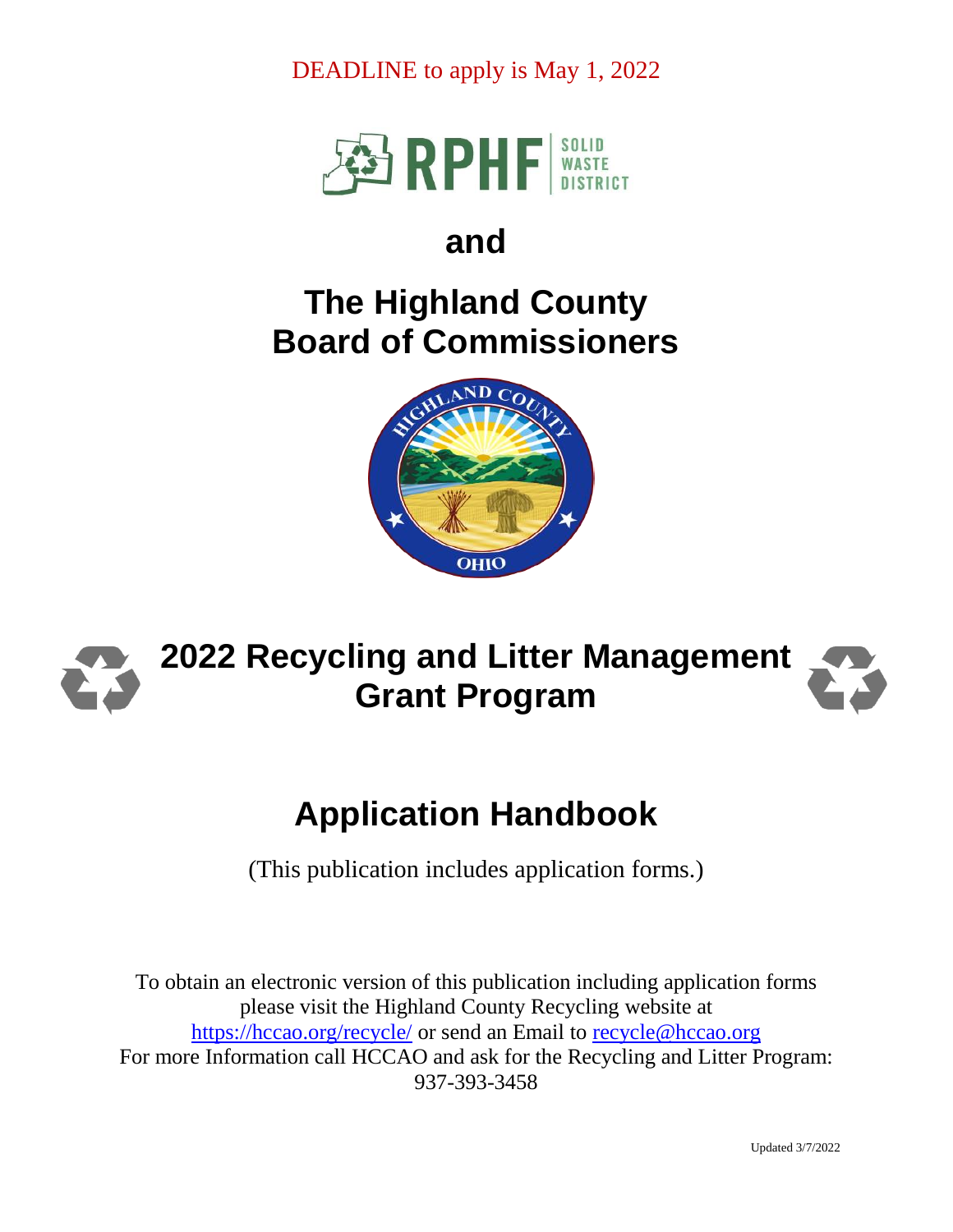#### **RPHF Revolving Fund Grant Program Summary**:

The Ross Pickaway Highland Fayette Solid Waste District (RPHF) annually allocates monies to each county within the solid waste district to implement recycling and solid waste related programs and projects. In 2022, the Highland County Commissioners were allotted funds for both their Recycling Outreach program (now operated under contract by Highland County Community Action Organization, Inc.) and their Solid Waste & Recycling Revolving Fund. Highland County Commissioners have chosen to once again dedicate a portion of their Revolving Fund allotment to a solid waste, recycling and litter management grant program for Highland County. This grant program addresses the specifics and use of the Solid Waste & Recycling Revolving Fund.

For additional information on the above mentioned programs or for application materials for this grant visit the HCCAO Recycling website at [https://hccao.org/recycle/,](https://hccao.org/recycle/) call us at 937-393-3458, or email [recycle@hccao.org](mailto:recycle@hccao.org)

#### **Who is Eligible to apply**:

Municipal corporations, villages, townships, state colleges, boards of education, park districts, health districts and not for profit corporations/organizations within Highland County. The "applicant" on the attached application form refers to the agency or organizations applying for grant funds and who will be responsible for securing matching funds.

#### **Eligible uses of grant funds**:

Costs associated with conducting solid waste, recycling and litter cleanup and prevention activities that are consistent with the approved RPHF Solid Waste Management Plan.

*Potential projects might include*: cleaning-up of properties declared as a nuisance by the local health district and/or government entity; establishing local office, institutional or special event recycling programs; starting residential curbside recycling programs; conducting city or village wide cleanup events; and initiating other recycling and litter management related activities.

#### **How much are we allowed to request:**

**Maximum grant award will be \$4,500 for 2022**. However, the Highland County Commissioners reserve the right to make grant awards in excess of this amount should circumstances merit or to offer a partial grant for less than the total amount requested.

Each applicant may apply for *one* grant during each of the open application periods (see information below). The same or similar grant application may be submitted in future years.

#### **Cash match requirement:**

This program will provide up to 90%\* of the total project costs for a maximum of \$4,500. Applicants are required to pay at least 10% of the total project costs

*Example: Grant pays \$4,500 and applicant pays \$500 toward a project totaling \$5,000.*

However, Highland County Commissioners reserve the right to provide grant percentages more or less than 90% should circumstances merit.

Costs for supplementing existing employees' salaries are ineligible.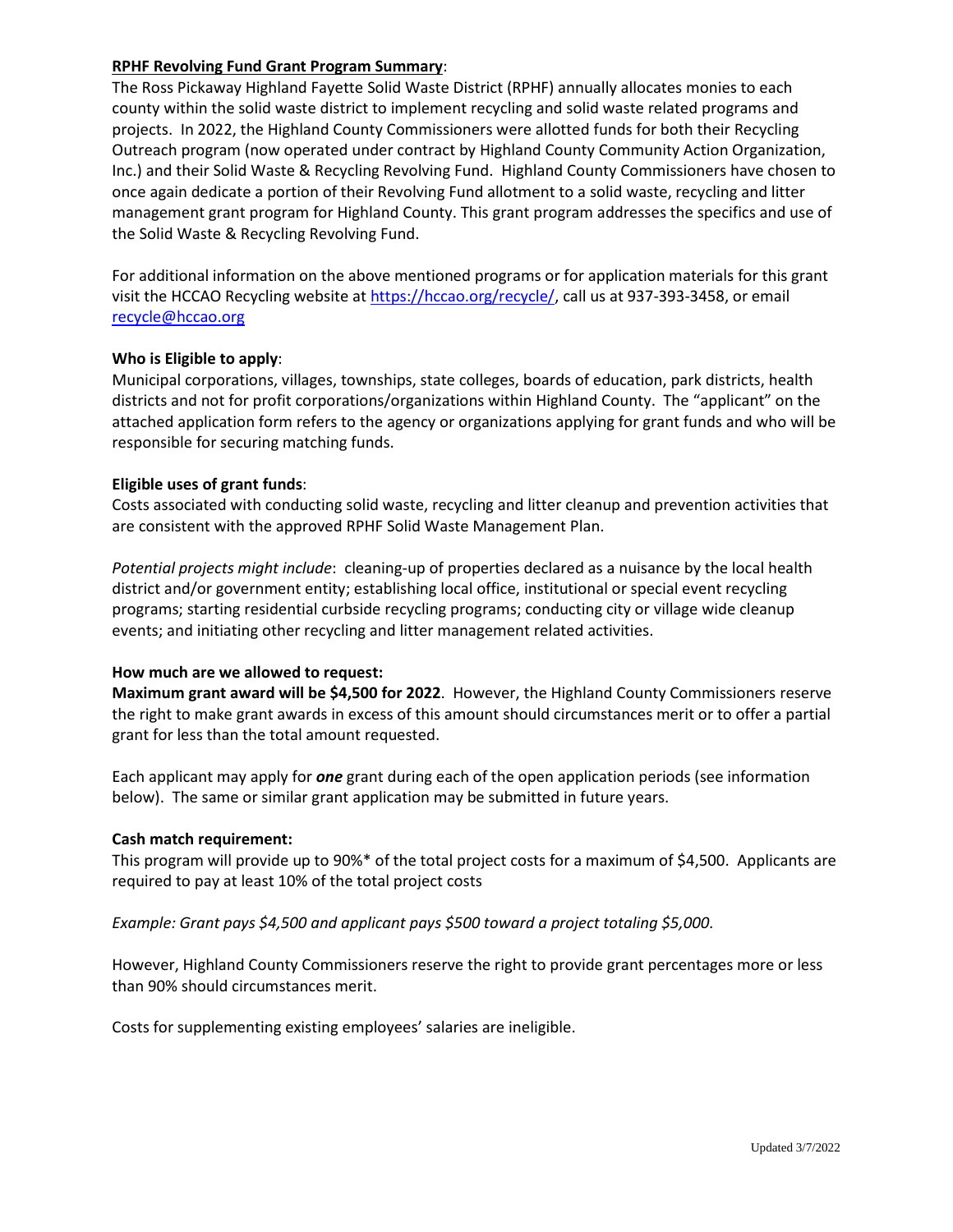#### **How to apply:**

To apply for the 2022 Revolving Fund Grant: Complete Forms 1 through 4 on the following pages and either:

- **Email them to [recycle@hccao.org,](mailto:recycle@hccao.org)**
- Fax them to 937-393-7707 (call to confirm receipt),
- Mail them to **HCCAO Recycling Program, 1487 N High St. STE 500, Hillsboro, OH 45133,** or
- Drop your completed application off at either HCCAO or the Highland County Commissioners.

#### **Application Deadline: May 1, 2022.**

#### **Program timeline/process**:

**Grant funding will be determined by the Highland County Commissioners by May 18, 2022.** A grant agreement will be mailed to the grantee shortly thereafter detailing the grant award and the process for receiving payment. The Grant Applicant is expected to pay all expenses necessary to complete the grant prior to submitting bills to the Highland County Commissioners for the agreed upon amount of reimbursement. Reimbursement will not exceed 90%\* of actual expenditures.

#### **Deadline for the completion of work by awardees, and the submission of a Project Completion Report with attached copies of paid bills to the Highland County Commissioners is November 1, 2022.**

NOTE: If all grant funds are not awarded by May 18, 2022, additional applications may be accepted up to July 1, 2022 with a determination on funding being made by August 1, 2022. The project completion date remains November 1, 2022.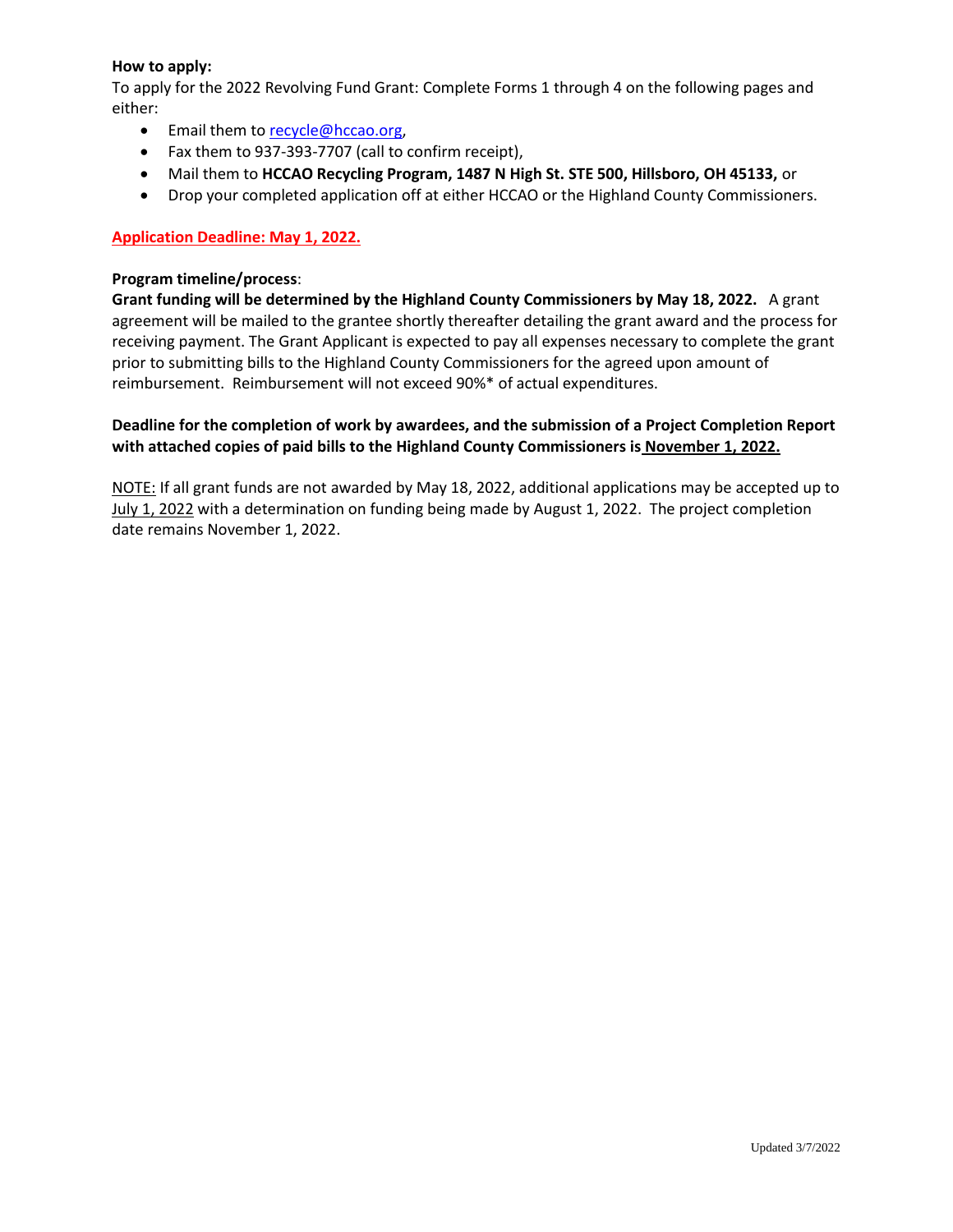### **HIGHLAND COUNTY 2022 RECYCLING AND LITTER MANAGEMENT REVOLVING FUND GRANT**

## **DEADLINE for application: Round one – May 1, 2022** *Round two - July 1, 2022 (if funds remain)*

Submit to HCCAO Recycling Program 1487 N. High St., STE 500, Hillsboro, OH 45133 recycle@hccao.org

**Form # 1** – General Project Information

| Applicant:                                                      | <b>Applicant Phone:</b>                                                                                           |
|-----------------------------------------------------------------|-------------------------------------------------------------------------------------------------------------------|
| <b>Applicant Address:</b>                                       | <b>Applicant Project Coordinator:</b>                                                                             |
| Email Address of Project Coordinator:                           | Phone # of Project Coordinator:                                                                                   |
| Project Title:                                                  | Brief Description of Project and Its Location:                                                                    |
| <b>Total Project Costs:</b>                                     | Amount Requested from the Highland County<br>Commissioners: (maximum 90% of total<br>project costs up to \$4,500) |
| Source(s) of additional funds to be utilized on<br>the project: | Projected Project Completion date:<br>(No later than November 1, 2022)                                            |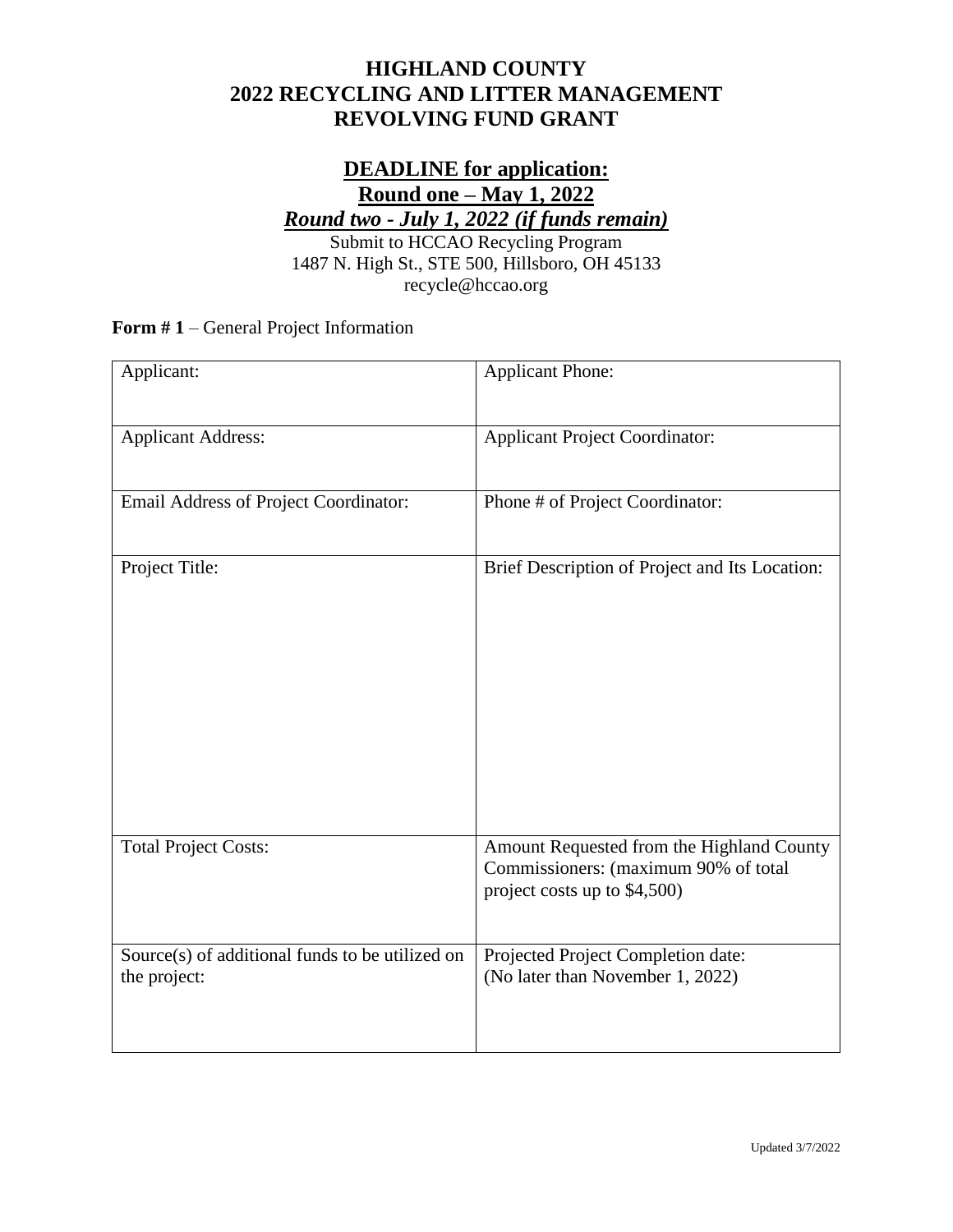#### Highland County Commissioners 2022 – Revolving Fund Grant

#### **Form # 2** – Detailed Project Description

Project Title:

Location(s) of proposed project:

Describe in detail the proposed project, including the reason said project is needed, those responsible for completing the project, the local support for the project (letters of support may be added to end of the application, but are not required), and the proposed timeline for completing the project. Activities should not start until a signed agreement is executed between the applicant and the Highland County Commissioners and should be completed by November 1, 2022 including the submission of a completion report. *Attach additional pages if necessary.*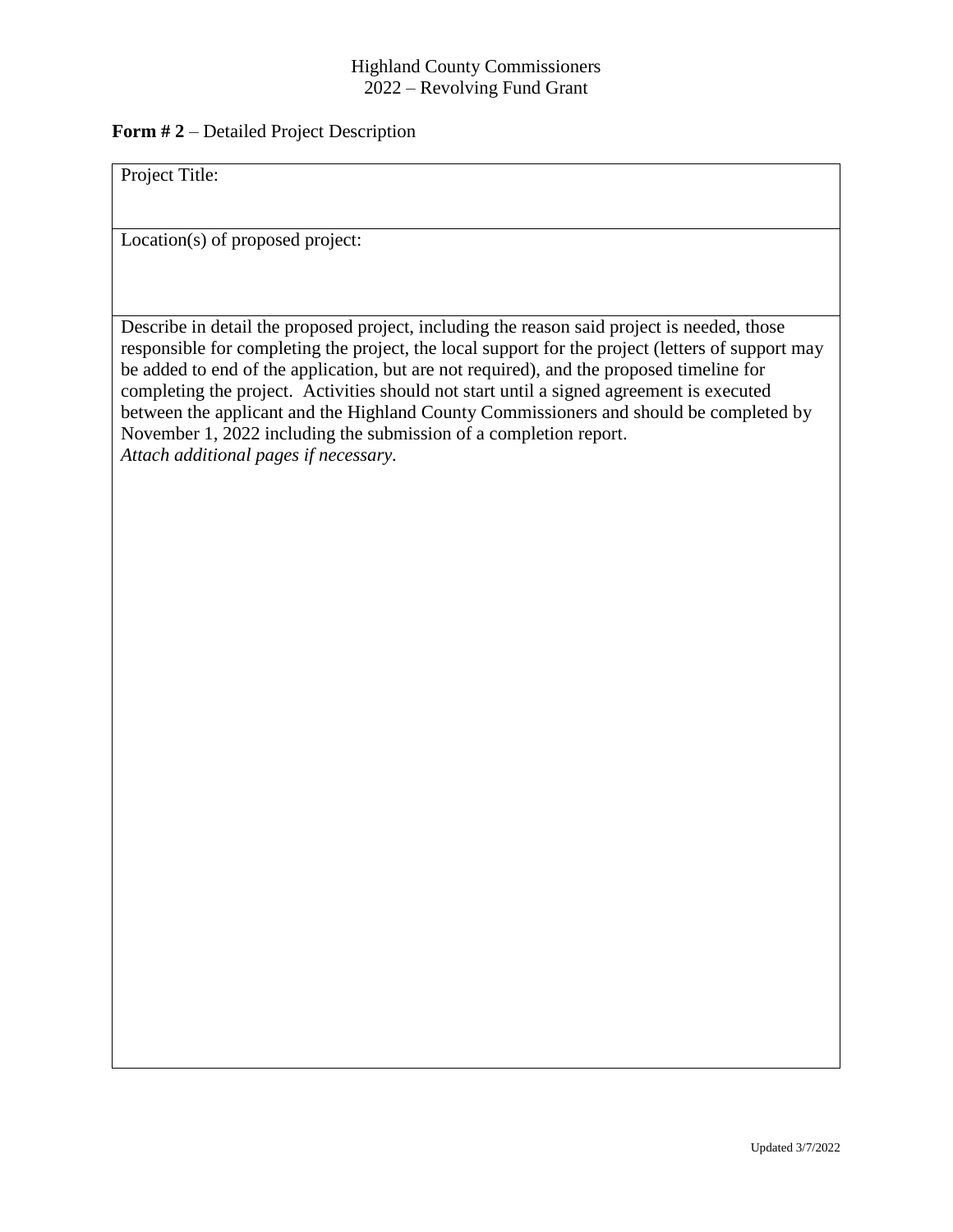### 2022 – Revolving Fund Grant

## **Form # 3** – Detailed Project Budget

| <b>Eligible Costs</b>        | <b>Total Cost</b> | <b>Applicant</b><br><b>Share</b> | <b>Grant Amount</b>               |
|------------------------------|-------------------|----------------------------------|-----------------------------------|
| Design & Engineering *       |                   |                                  |                                   |
| Labor*                       |                   |                                  |                                   |
| <b>Service Contracts</b>     |                   |                                  |                                   |
| <b>Purchase of Materials</b> |                   |                                  |                                   |
| Other: (explain)             |                   |                                  |                                   |
|                              |                   |                                  |                                   |
|                              |                   |                                  |                                   |
|                              |                   |                                  |                                   |
|                              |                   |                                  |                                   |
|                              |                   |                                  |                                   |
| TOTAL PROJECT COSTS          |                   | (Minimum 10%)                    | (Maximum 90%<br>up to \$4,500.00) |
|                              |                   |                                  |                                   |

\*Costs for supplementing existing employees' salaries are ineligible.

Additional Comments: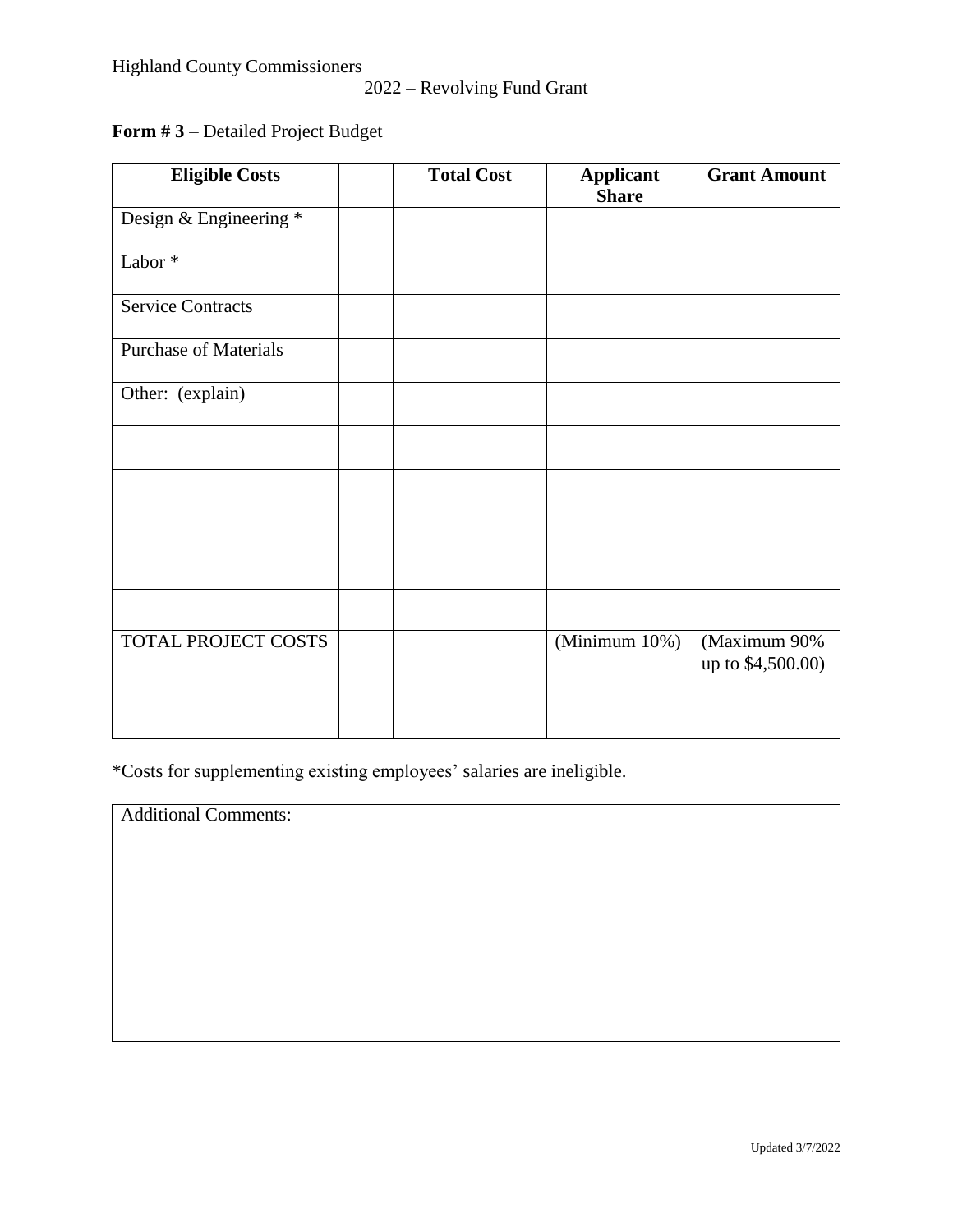#### Highland County Commissioners 2022 – Revolving Fund Grant

**Form # 4** – Authorizing Resolution

Below is an example of a form that is required to be submitted with each application. This form, or one similar to it, identifies that the officials responsible for the actions of the applicant are aware and supportive of the proposed project.

#### RESOLUTION OF AUTHORIZATION

WHEREAS, the Highland County Commissioners administer a financial assistance program for solid waste, recycling and litter management purposes through the 2022 Revolving Fund Grant Program, and

| WHEREAS, the <u>CONSECRETIAL CONSECRETIZED</u> desires financial assistance under                                                                                                          |  |  |  |  |
|--------------------------------------------------------------------------------------------------------------------------------------------------------------------------------------------|--|--|--|--|
|                                                                                                                                                                                            |  |  |  |  |
| the Revolving Fund Grant Program.                                                                                                                                                          |  |  |  |  |
|                                                                                                                                                                                            |  |  |  |  |
|                                                                                                                                                                                            |  |  |  |  |
| 1) That the <u>CONA (Name of applicant)</u> approves filing an application                                                                                                                 |  |  |  |  |
| for financial assistance.                                                                                                                                                                  |  |  |  |  |
|                                                                                                                                                                                            |  |  |  |  |
| to execute and file an application with the Highland County Commissioners and to provide all<br>information and documentation required to become eligible for possible funding assistance. |  |  |  |  |
| 3) That the <u>CONSECRATION</u> agrees to complete                                                                                                                                         |  |  |  |  |
| the project as outlined in the grant proposal should the grant request be awarded.                                                                                                         |  |  |  |  |
| (Authorized Agency Official)                                                                                                                                                               |  |  |  |  |
|                                                                                                                                                                                            |  |  |  |  |
|                                                                                                                                                                                            |  |  |  |  |
| Date:                                                                                                                                                                                      |  |  |  |  |